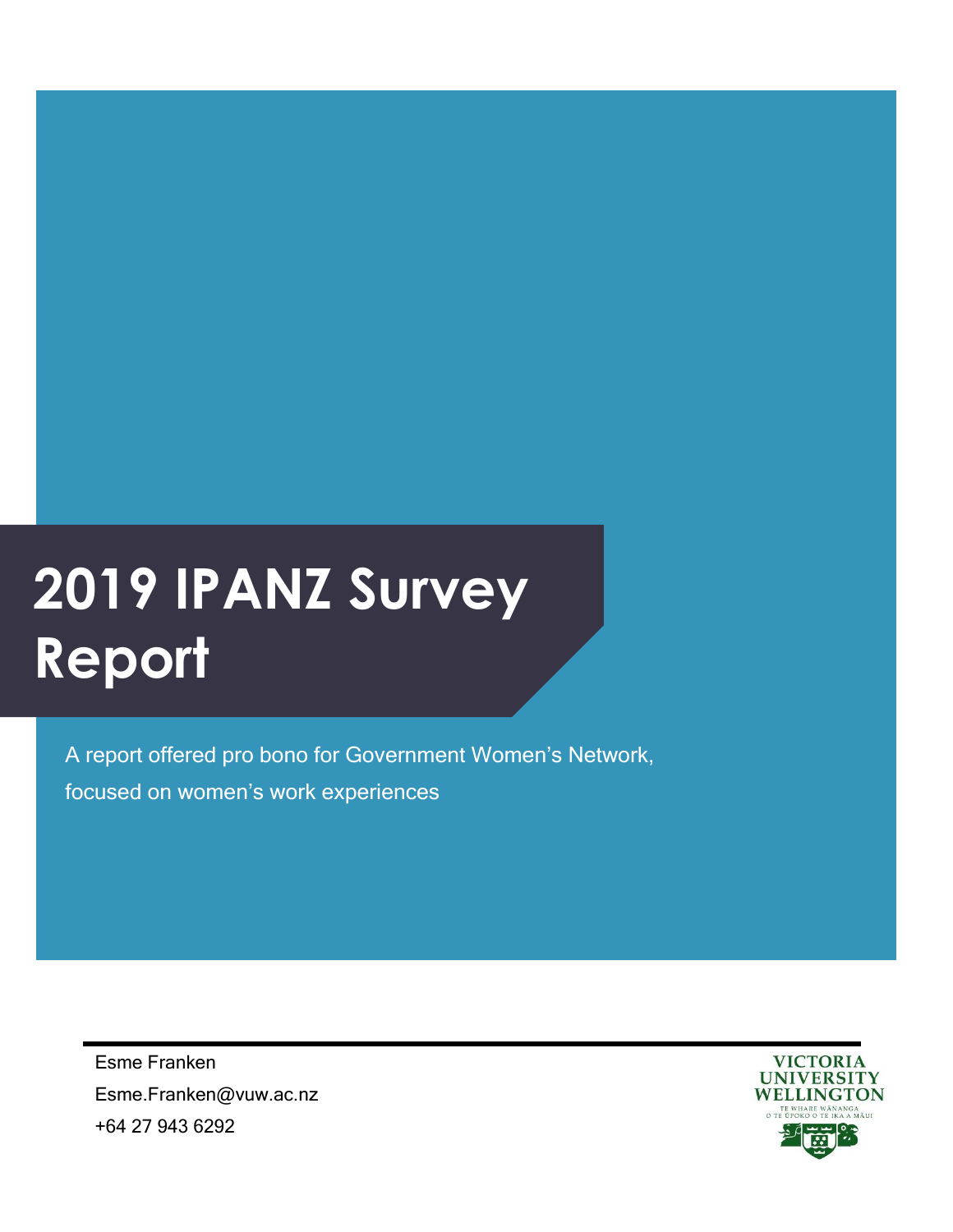## **THE 2019 IPANZ SURVEY**

This short summary report highlights key findings, in particular gender differences, found in the 2019 IPANZ survey. It draws out selected findings from the wider survey that are applicable to GWN. This brief report is offered to GWN pro-bono. It is not funded.

The IPANZ survey was conducted between March and April 2019, and was operated by Esme Franken and Dr Geoff Plimmer.

We surveyed 893 public servants about their experiences working in the public sector. 65.4% percent were women. Just over half of respondents were over the age of 45. 74% identified as NZ European, with Māori being the next largest ethnic group (albeit at 6.2%). The majority of respondents had no managerial responsibility in their work and 87.7% were permanent employees. See the following page for a more detailed breakdown of respondent characteristics.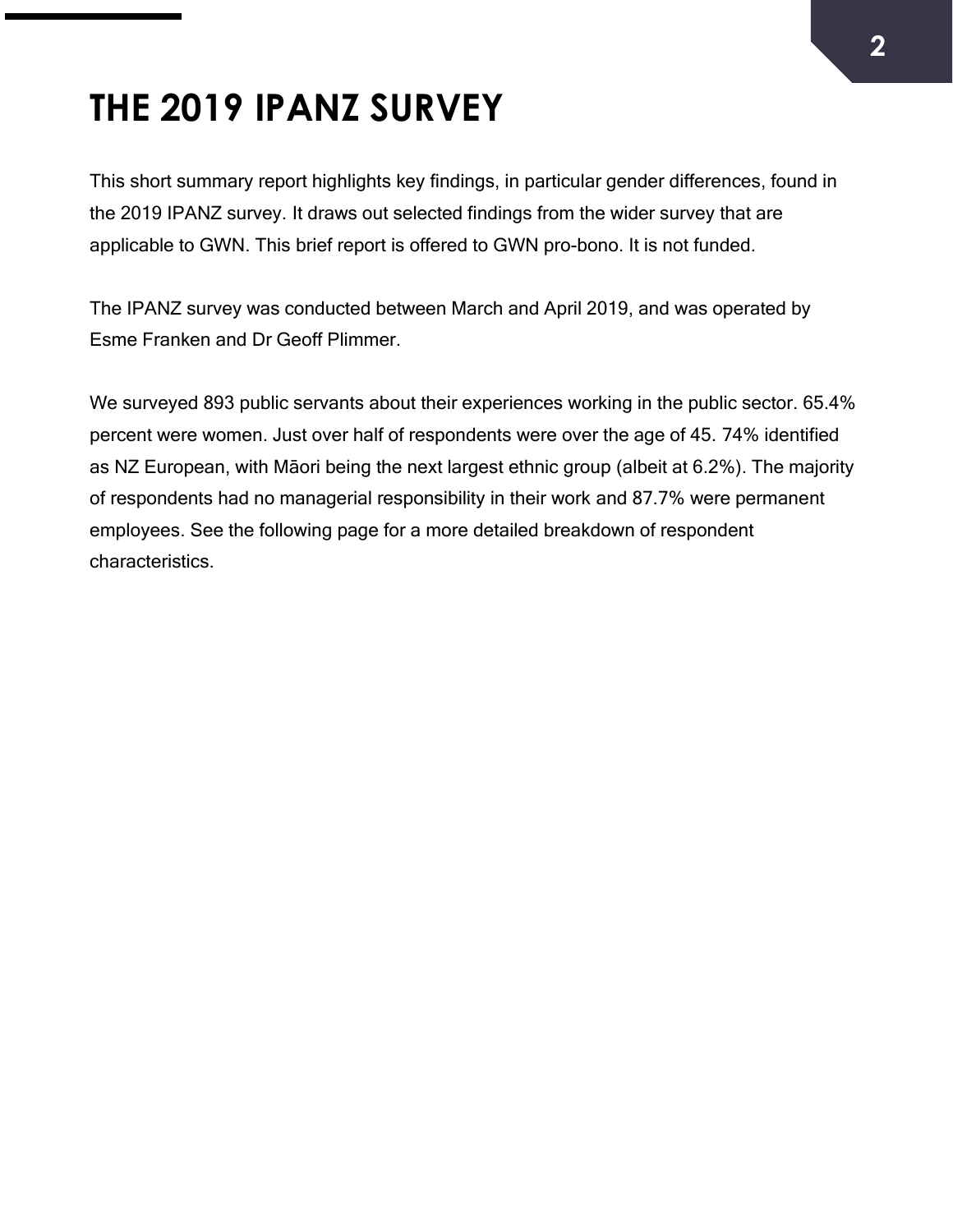### **WHO WE ASKED**

|                                     |                                                         | Frequency       | Percentage |
|-------------------------------------|---------------------------------------------------------|-----------------|------------|
| Gender                              | Male                                                    | 256             | 33.7%      |
|                                     | Female                                                  | 497             | 65.4%      |
|                                     | Gender diverse                                          | $\overline{7}$  | .9%        |
| Age                                 | 18-24                                                   | 29              | 4.5%       |
|                                     | 25-34                                                   | 133             | 20.8%      |
|                                     | 35-44                                                   | 138             | 21.6%      |
|                                     | 45-54                                                   | 162             | 25.4%      |
|                                     | 55-64                                                   | 144             | 22.6%      |
|                                     | 65 or older                                             | 32              | 5.0%       |
| <b>Ethnicity</b>                    | NZ European                                             | 582             | 74.0%      |
|                                     | Māori                                                   | 49              | 6.2%       |
|                                     | Samoan                                                  | 8               | 1.0%       |
|                                     | Cook Islands Māori                                      | 5               | .6%        |
|                                     | Tongan                                                  | 3               | .3%        |
|                                     | Niuean                                                  | 1               | .12%       |
|                                     | Chinese                                                 | 15              | 1.9%       |
|                                     | Indian                                                  | 14              | 1.8%       |
|                                     | Other                                                   | 109             | 22.5%      |
| <b>Managerial</b><br>responsibility | No managerial responsibility                            | 553             | 65.6%      |
|                                     | Team leader or middle manager                           | 165             | 19.6%      |
|                                     | Senior-level manager                                    | 125             | 14.8%      |
| Occupational<br>category            | <b>Clerical or Administrative Worker</b>                | $\overline{33}$ | 3.9%       |
|                                     | Policy advisor                                          | 207             | 24.4%      |
|                                     | Inspection or Regulation Worker                         | 133             | 15.7%      |
|                                     | Professional (e.g. legal professional, HR professional) | 172             | 20.3%      |
|                                     | <b>Scientist</b>                                        | 284             | 33.5%      |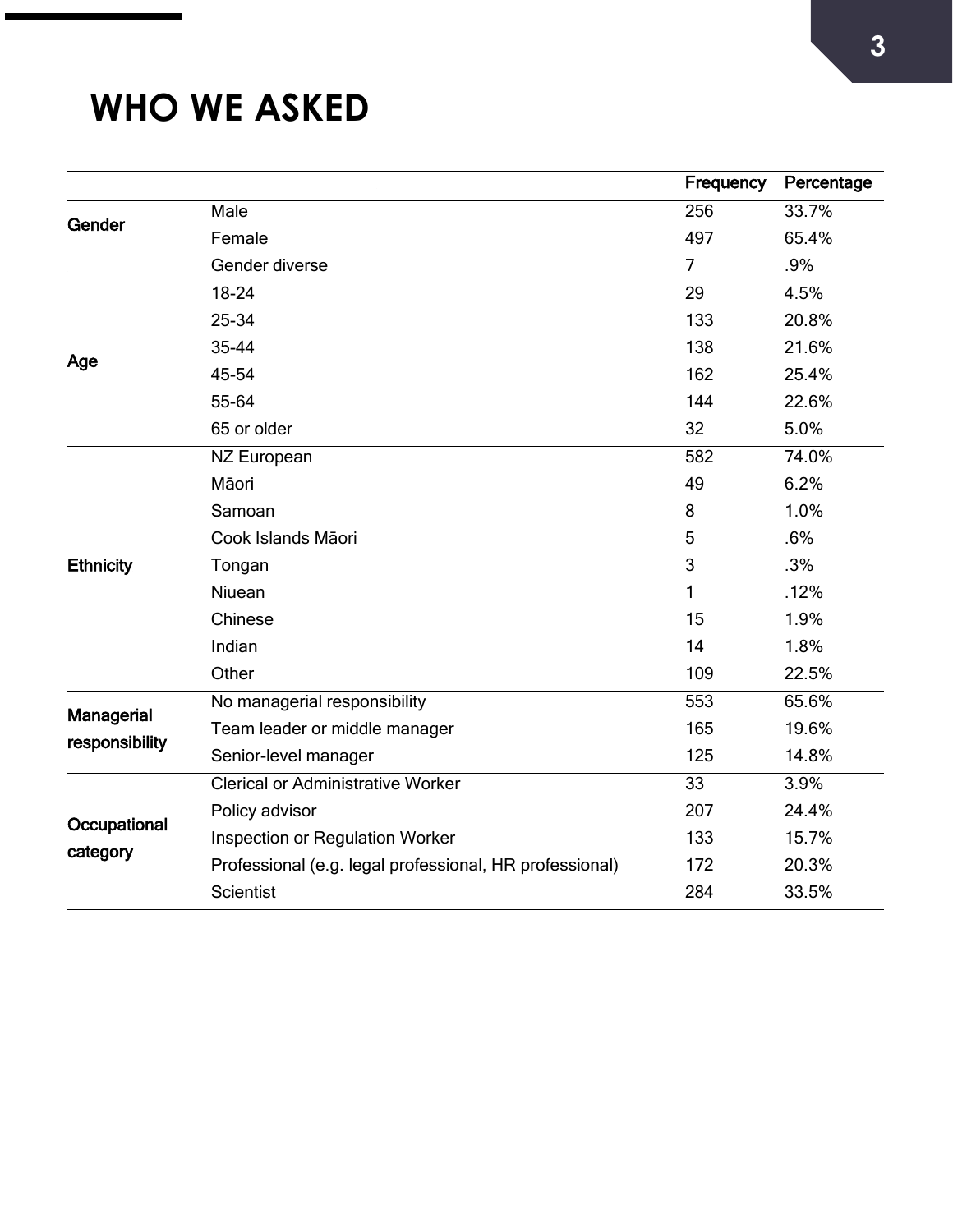### **WHAT WE FOUND**

#### **What demands do public servants face?**

- Over half of respondents often need to work to very tight and short deadlines and solve unforeseen problems on their own.
- Despite most people finding their work challenging, more than half of all surveyed felt they were good at their jobs.
- The significant gender differences we found were
	- a) men rated themselves as more competent than women did, and
	- b), as women advanced, their job experiences improved across resilience, job satisfaction, role clarity, and job demands. For men, only role clarity improved with advancement.

#### **What kind of management do they experience?**

Respondents reported that in general, they felt well supported by their managers. For example, we measured leader member exchange (quality of manager-employee relationship) and found that most respondents agree that exchanges with their manager are fair and positive. We also tested a new scale, of how managers develop their staff so that they can become more resilient. Overall, managers were rated highly in encouraging team work, building trust, and supporting staff growth and development.

However, we found that, while most public servants experience reasonable management, around 1 in 5 experience low or mediocre management support. This finding is supported by an additional qualitative study on mediocre leadership amongst New Zealand public sector managers. It identified that the following were common but harmful amongst poor managers: micromanagement, poor social and career support, and reactivity rather the proactivity. (Franken & Plimmer, 2019). In the IPANZ survey, many respondents had been with their managers a long time. This suggests some managers can stay in their jobs despite being poor at managing people, or that poor manager-employee relationships can persist for a long time.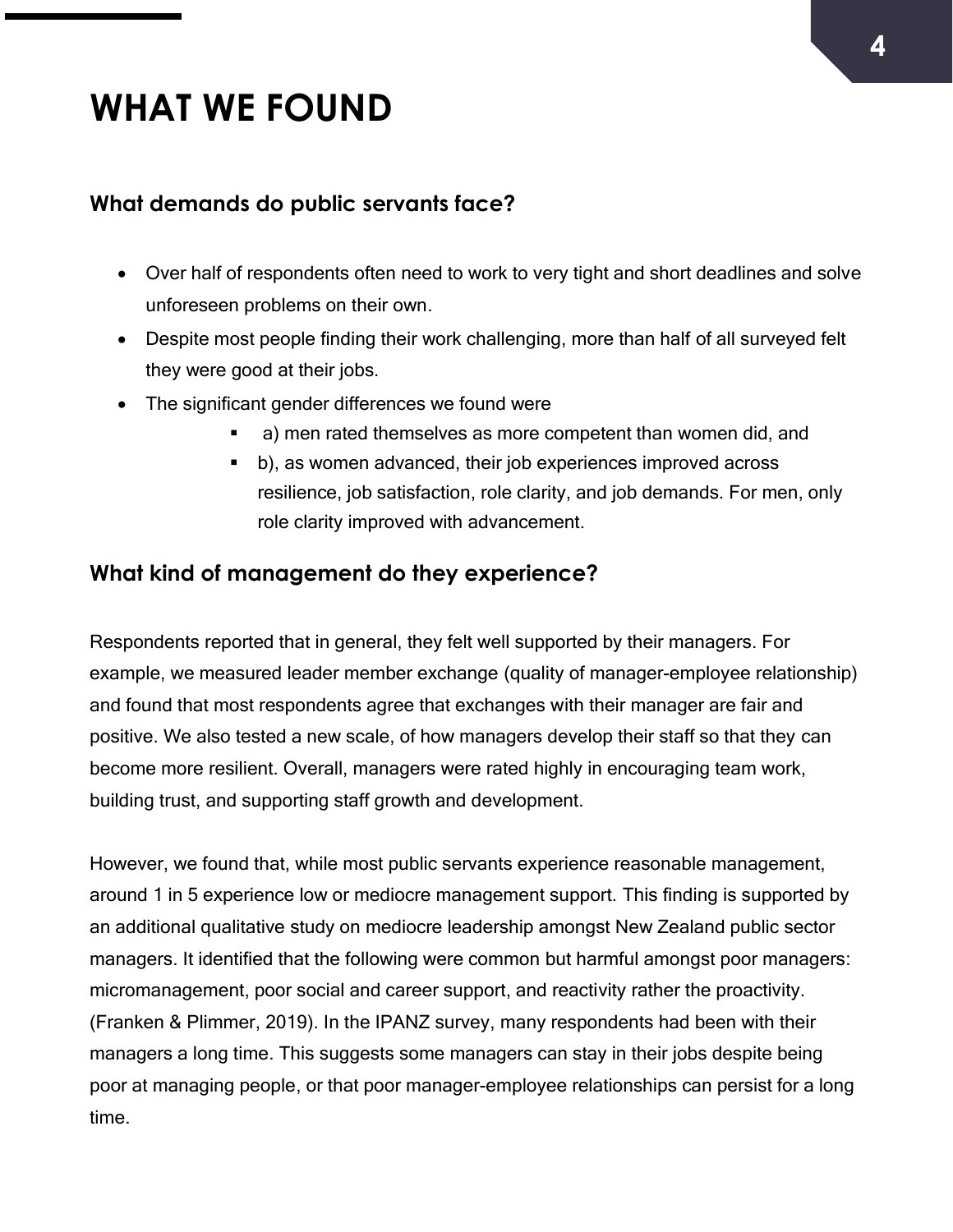#### **How 'resilient' are public servants?**

Respondents reported average to high levels of resilience overall. This means they rated themselves positively on behaviours related to network-leveraging, learning and adaptability, which have been found to help people deal with challenges and crises (Näswall, Malinen, Kuntz, & Hodliffe, 2019). This is good news, as resilience is an important capability of public sector workforces, which need to be smart, responsive, and adaptive to changes and uncertainties.

Our studies also identify what leaders and managers can do to help their staff become more resilient. A unique combination of leadership behaviours that foster growth, trust, and collaboration in employees seems to help employee resilience. Example leader behaviours are: showing a general openness towards learning, acting calm when mistakes are made, and encouraging employees to seek out opportunities for development. Managing the tensions and paradoxes that are common in government jobs also helps. For instance, managers that balance autonomy with adequate control have more resilient staff (Franken, Plimmer & Malinen, 2019).

For more information on our resilience-enabling leadership research (including information on workshop and presentations), please contact Esme. Franken@vuw.ac.nz.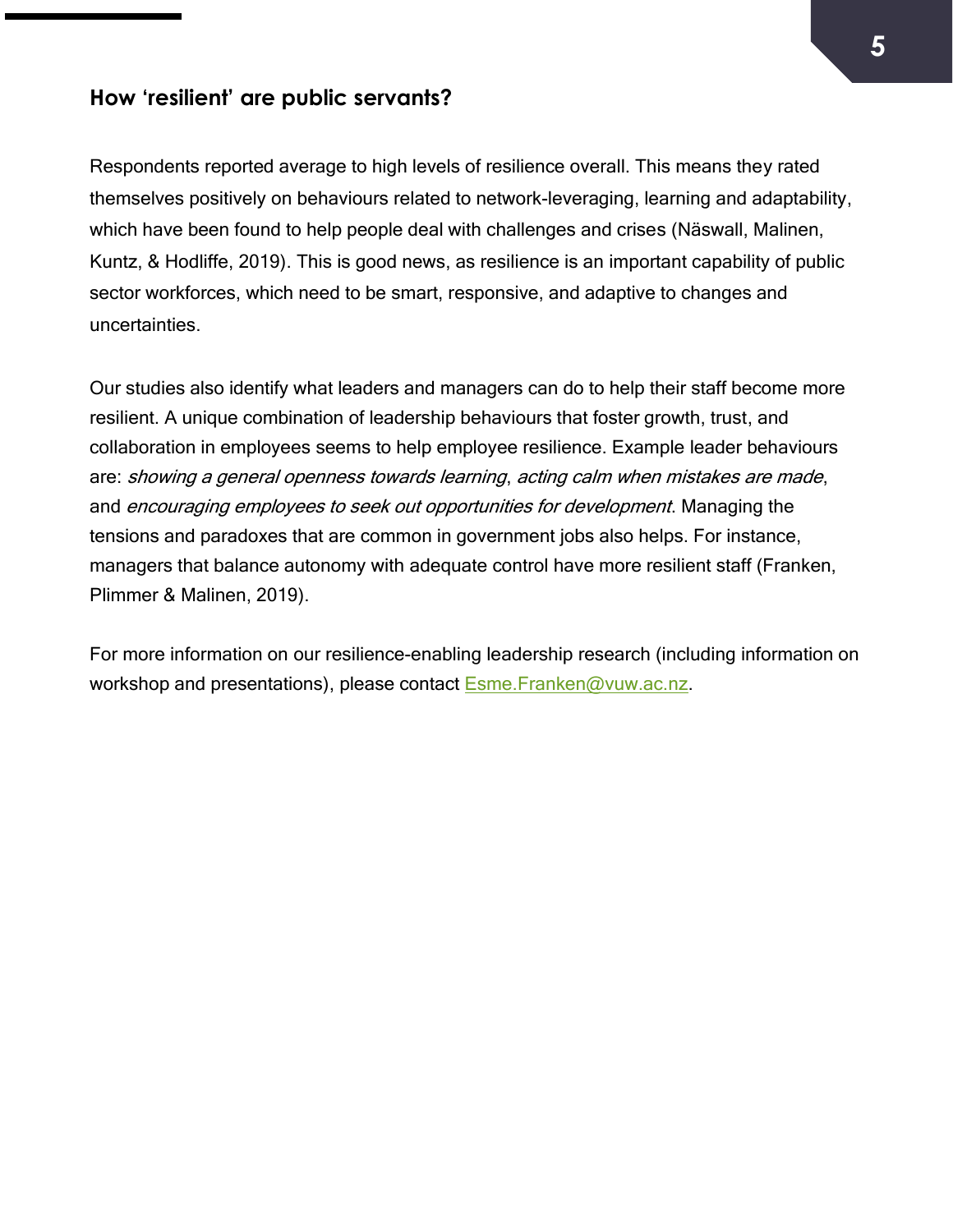# **GENDER DIFFERENCES**

The only significant group differences we found were a) men rated themselves as more competent than women did, and b), as women advanced, their job experiences improved across resilience, job satisfaction, role clarity, and job demands. For men, only role clarity improved with advancement.

#### **Perceptions of competence**



Sometimes I think I am not very competent at my job…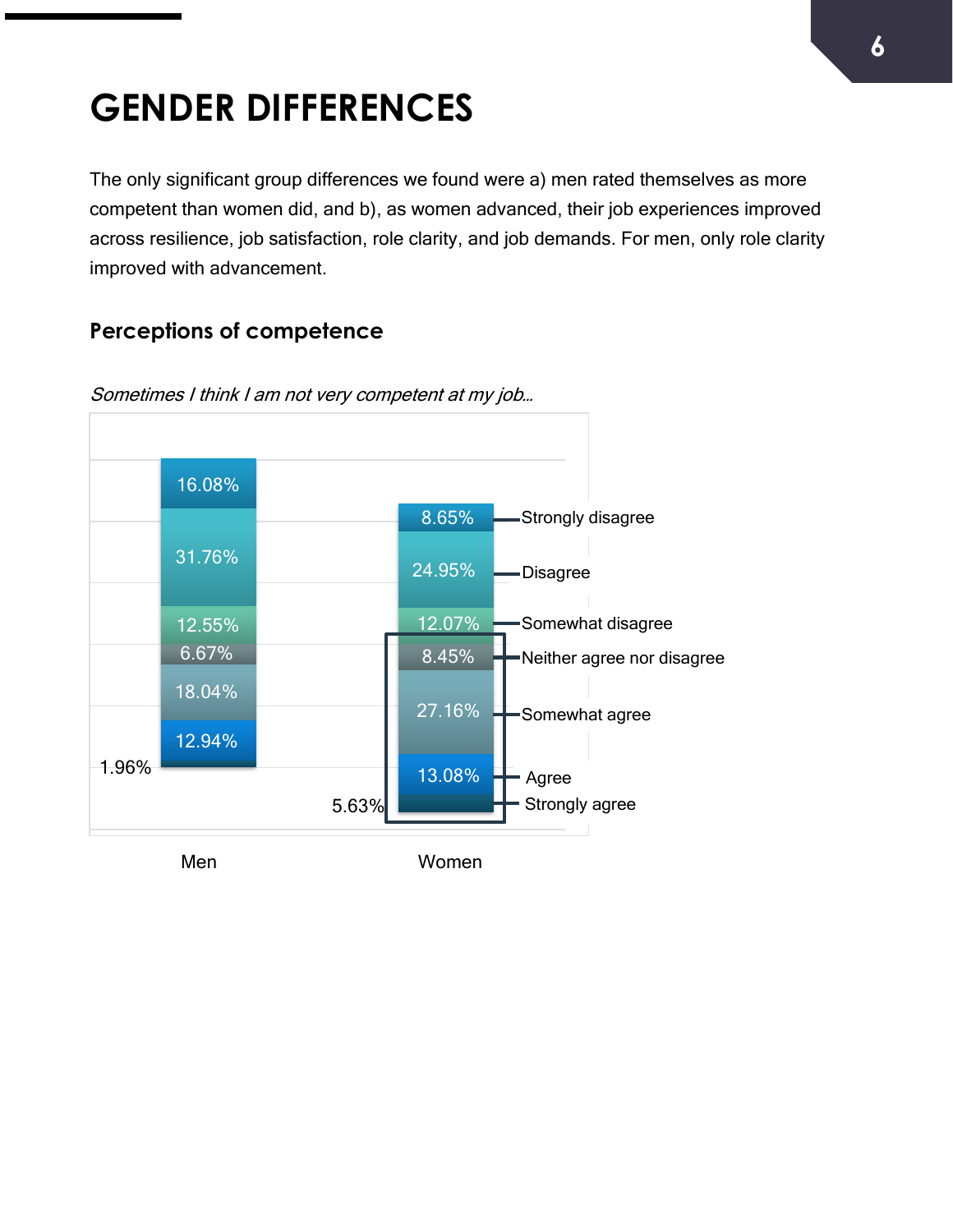Nearly half (48.2%) of women non-managers thought they were not very competent in their jobs. This is compared to 41.1% of women managers feeling this way, 35.8% of men nonmanagers, and only 28.7% of men managers.



#### **Management level**

Management level and responsibility mattered more to people's (and especially women's) job experiences than gender alone. For men, management level was associated with greater role clarity, such that those with no management responsibility reported lower clarity regarding their job responsibilities.

For women, management level was related to resilience, job satisfaction, role clarity, and job demands. Our results suggest that job quality improves over time, or as women progress through their careers.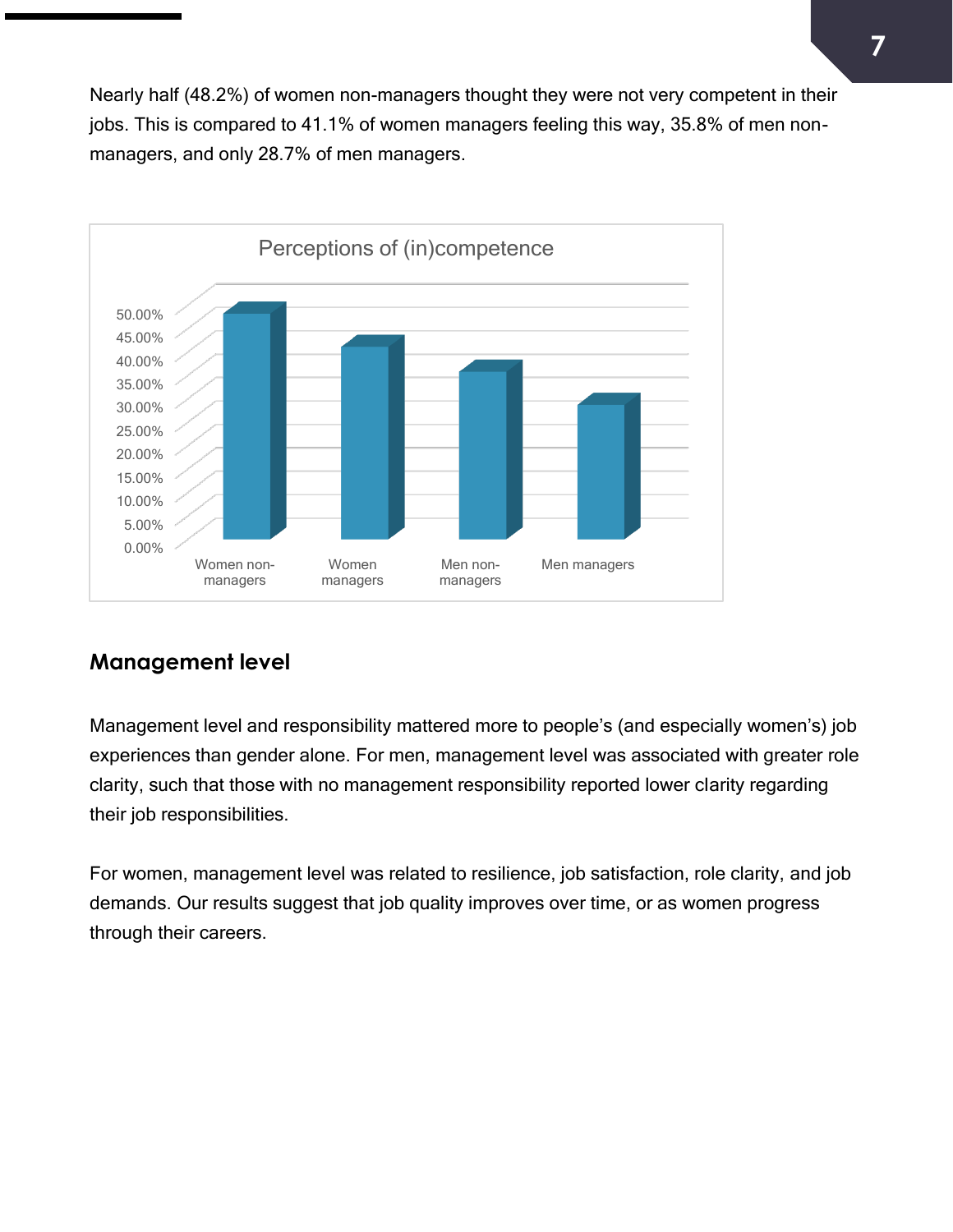#### **Resilience**

Resilience was highest for women middle managers, and lowest for non-managers. Senior managers had slightly lower reports of resilience than middle managers.



We also conducted a more fine-grained analysis of what particular resilient behaviours people engaged in. Women non-managers had consistently lower ratings of resilient behaviours than women managers:

- In the ability to handle high workloads for long periods of time (Mean for non-managers  $= 5.4$ ; Mean for managers  $= 5.9$ )
- In resolving crises competently (5.5; 6.0)
- In responding to changing conditions (5.8; 6.1),
- In self-evaluation and performance (5.8; 6.0), and
- In using changes as opportunities for growth (5.7; 5.9)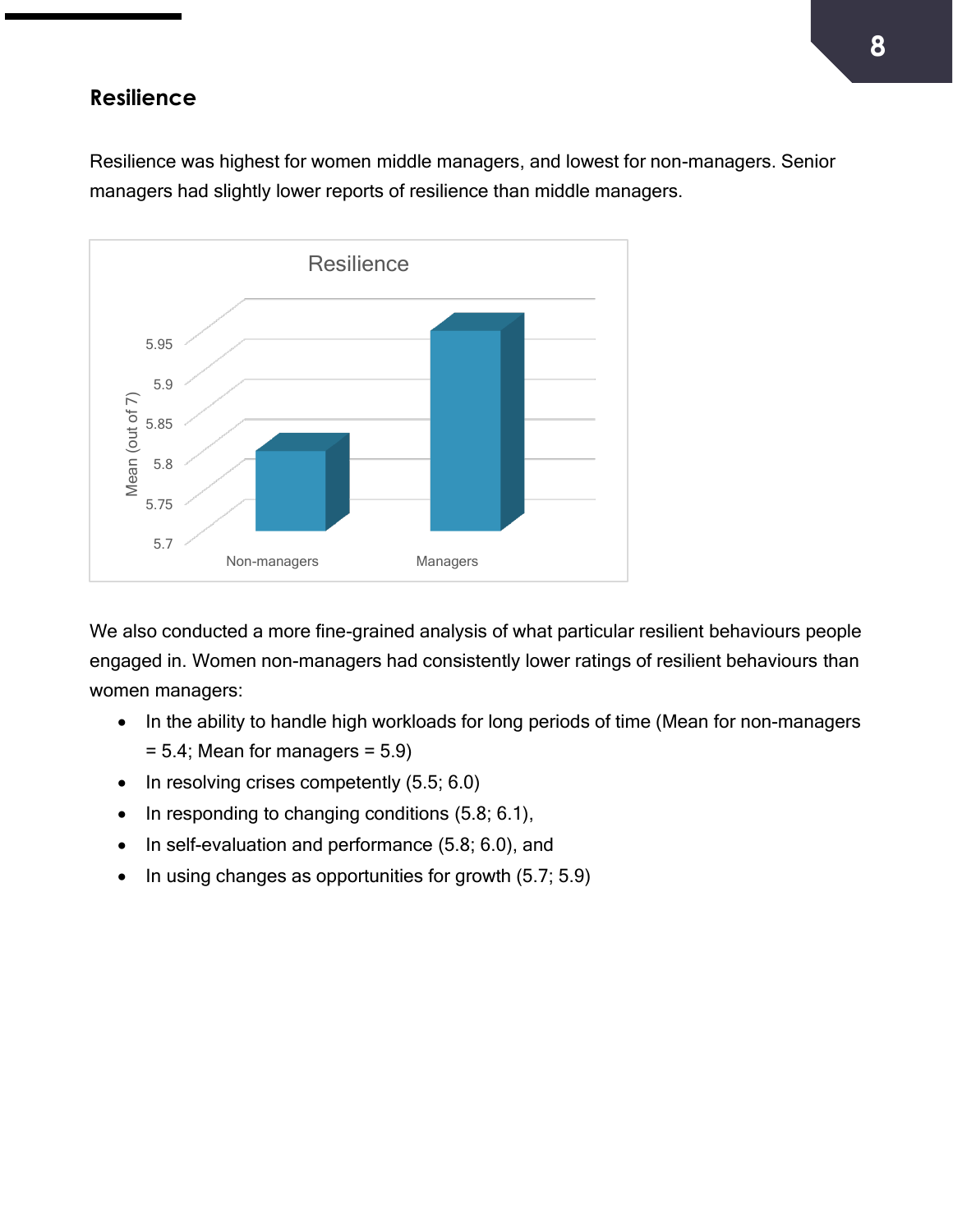#### **Job satisfaction and role clarity**

In terms of job satisfaction, women managers were more satisfied in their work than women non-managers, and also experienced significantly higher levels of role clarity than their nonmanager counterparts. Reasons for this could relate to the higher degrees of autonomy, control, and psychological ownership that managers tend to have over their work, compared to non-managers (Dobbin & Boychuk, 1999). The potentially longer time they've spent in their organisation, including the networks and relationships developed over this time, could be another explanation. There could be other explanations too.



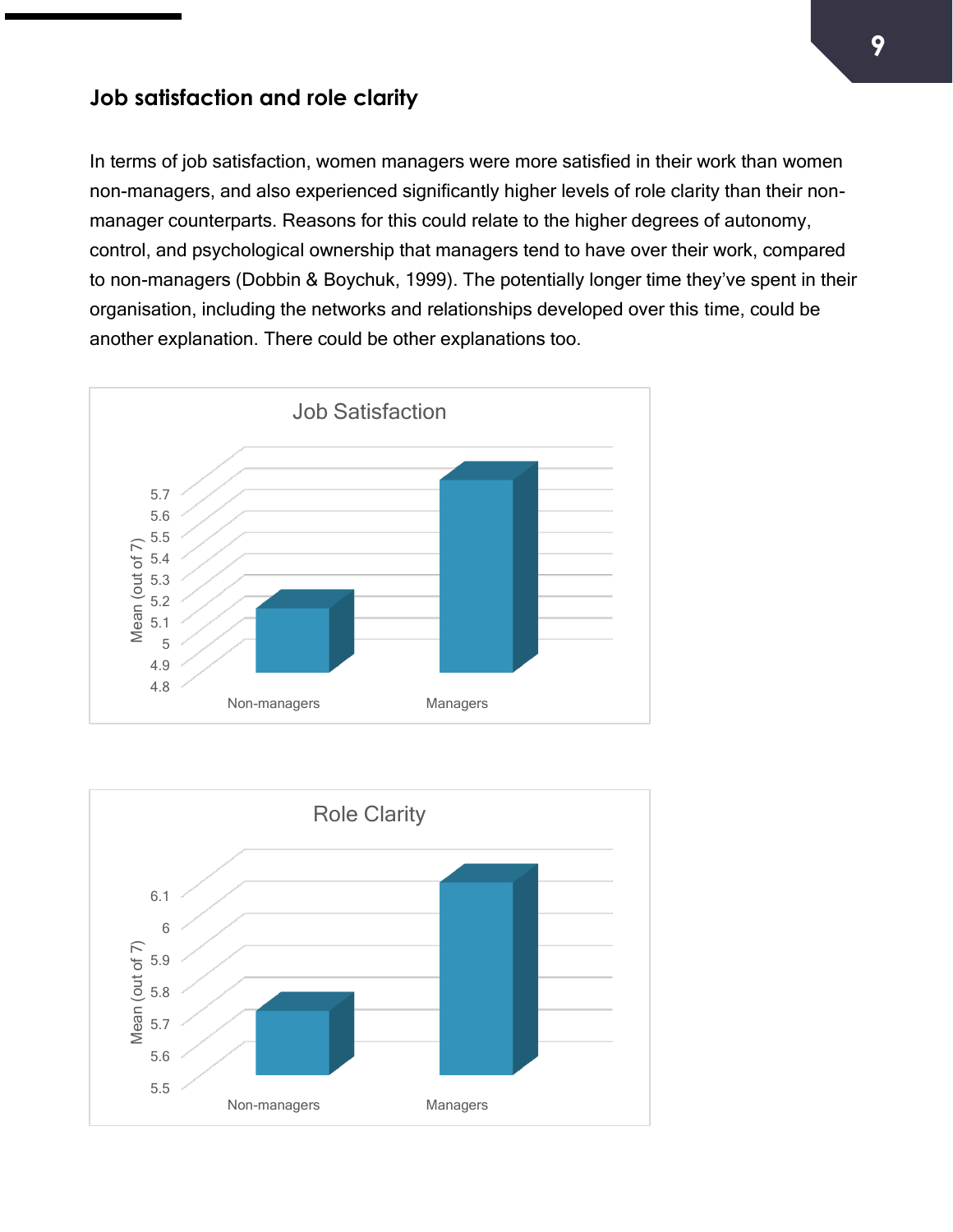# **WHAT IT MEANS**

Our research indicates that within-gender differences in managerial level are more significant than gender differences when it comes to work experiences. The differences between women of different managerial responsibility levels suggest that more attention needs to be given to the development of women non-managers. We further analysed the nature of this specific group and found the following:

- Many were relatively new to their organisation: 52.6% had been there less than five years. Over a third (36.2%) of these individuals were under 34, some likely to be young graduates.
- The majority were in science (41.1%) and policy (31.1%) related roles.
- 57.1% had been with their current manager for less than a year. Almost a third (32.8%) had only been with their manager less than six months.
- Over half (56.5%) experienced intense time demands in their work, and felt they "could never seem to catch up" at work.

Our findings have strong implications for understanding women's work experiences in the public sector. The study sheds light on the importance of career progression and advancement opportunities, especially for younger, non-managers – women who may underestimate their competence.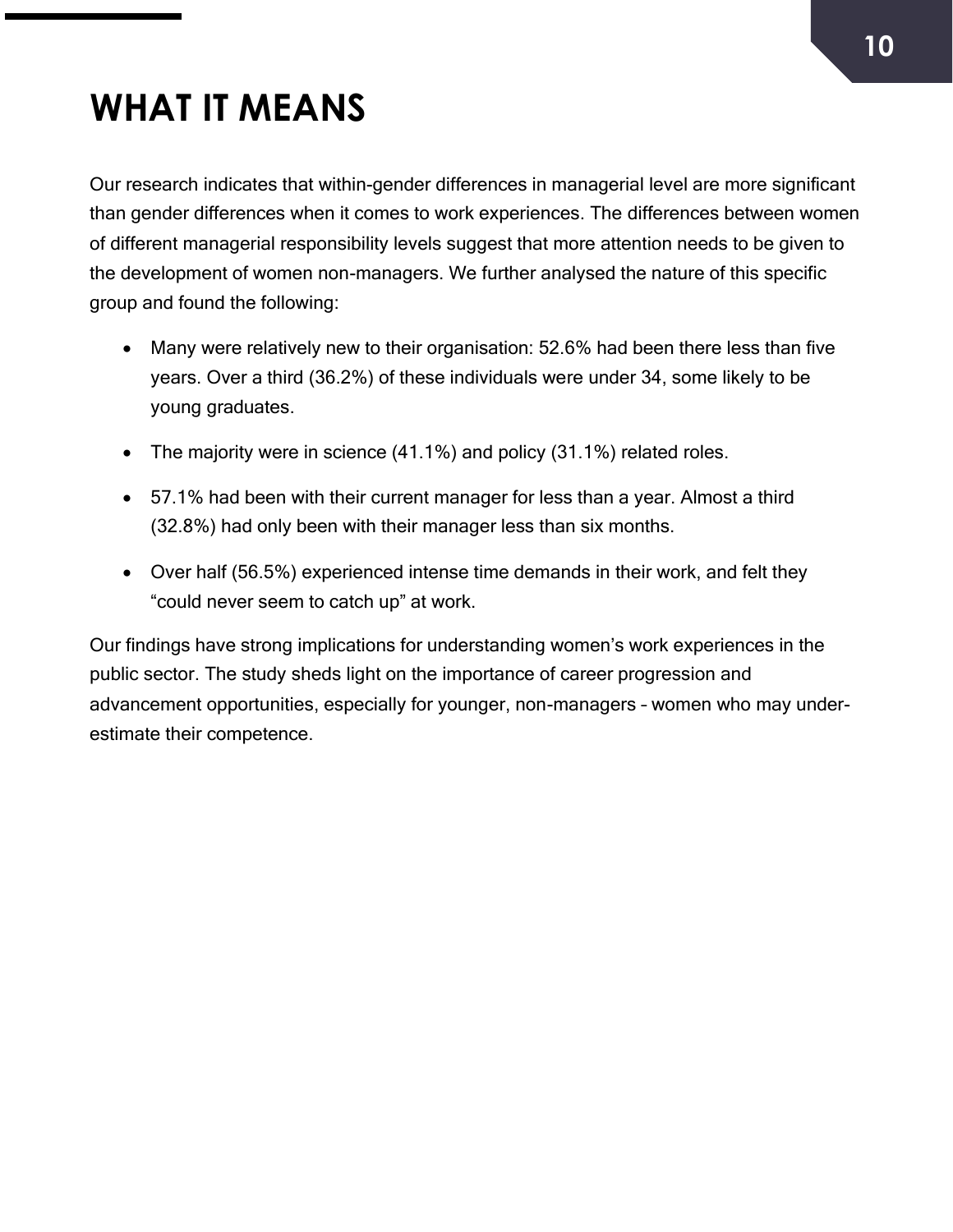## **FUTURE RESEARCH – 2020?**

We wish to conduct future research that builds on these results, and better shapes our understanding of the public sector workforce.

- We have identified a target group of women non-managers lacking in perceived competence and satisfaction – who would benefit from more development in their jobs. Further research into this group would include emphasis on young graduates' work experiences.
- Secondly, we are very interested in studying the role that networks (professional/employee-led/informal etc.) play in the development of resilience capacity in employees and organisations. This would also involve developing an understanding of how networks influence perceptions of self, work, team, and organisation.

Please let us know if you are interested in being part of our research agenda for 2020, and share with us any ideas you would like us to explore with you.